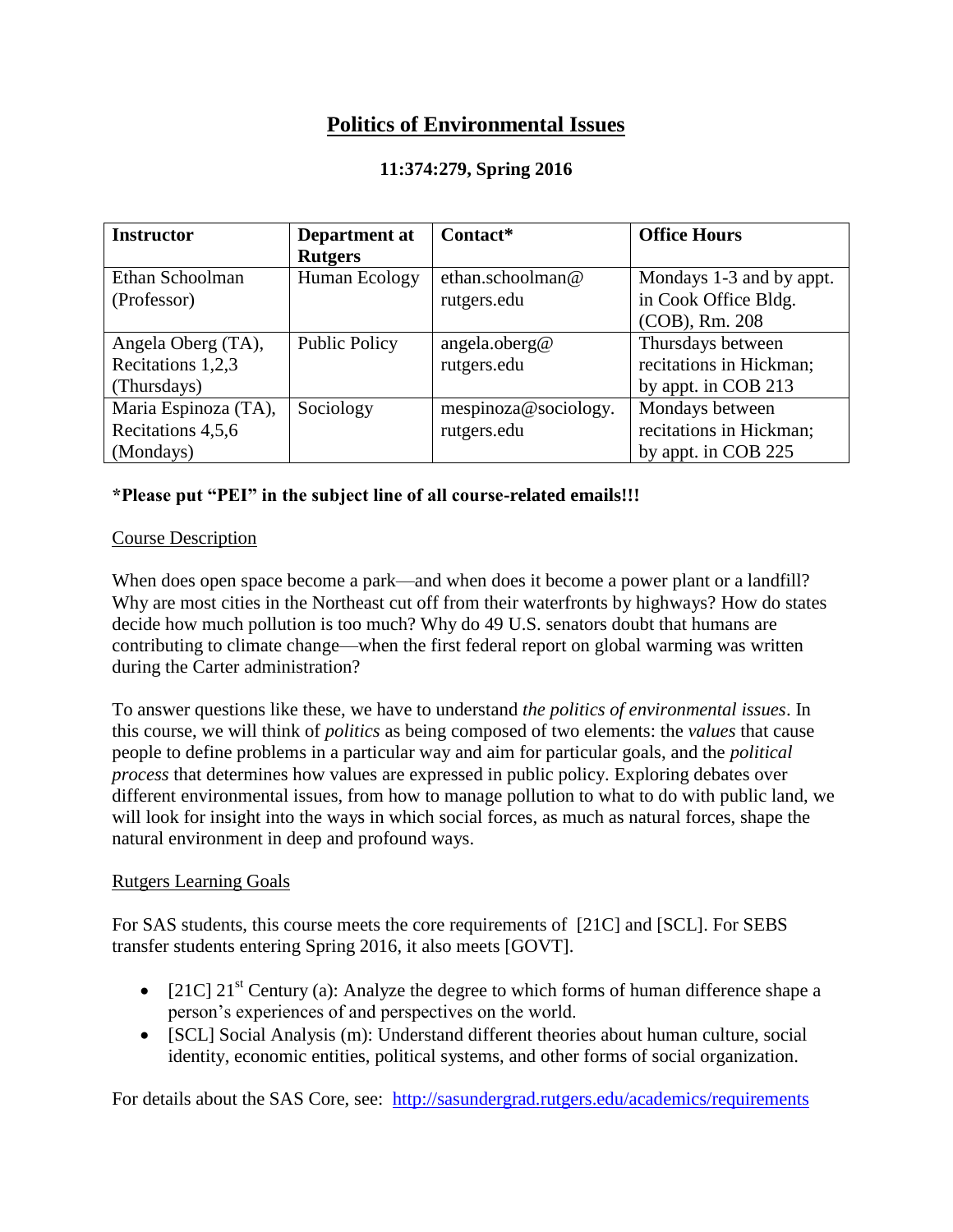#### Assignments and Grading

| <b>Assignment</b>       | <b>Percent of Final Grade</b> | See this handout for more  |
|-------------------------|-------------------------------|----------------------------|
|                         |                               | information (on Sakai)     |
| Recitation grade        | 25                            | <b>Recitation Syllabus</b> |
| Paper                   | 30                            | Paper Assignment           |
| Quiz on U.S. government | Pass/Fail (retake until pass) | (see below)                |
| Exam 1                  | 20                            | <b>Reading Guides</b>      |
| Exam 2                  | 25                            | <b>Reading Guides</b>      |

| <b>Course Grade*</b> | <b>Minimum Points (out of 100)</b> |
|----------------------|------------------------------------|
| A                    | 90                                 |
| $B+$                 | 85                                 |
| B                    | 80                                 |
|                      | 75                                 |
| $\curvearrowright$   | 70                                 |
|                      | 60                                 |
| Е                    | <60                                |

\*For totals within 1 point of a higher grade, we will raise the course grade if the student improved on Exam 2.

**Recitation.** Student recitation grades will be based on class participation and performance on periodic in-class writing exercises and quizzes. These exercises are all meant to prepare you for the exams, so there is nothing "gotcha" about them. If you do the readings every week and participate in class, you will be well prepared.

**Paper.** There will be one paper (4-5 pages), due in Lecture 22 on April 11. Please see the Paper Assignment handout for more information (posted on Sakai by Friday, Jan. 22).

**Quiz.** Students must correctly answer at least 8 of 10 multiple choice questions about government structures. Students who fail must take makeup quizzes until they pass.

**Exams**. There will be two exams, consisting of definition questions and short answer questions asking you to apply concepts from lectures and readings. Exam 2 covers material presented after Exam 1. Exam raw scores will be adjusted upward if overall student scores are low.

**Reading Guides.** Every Friday by 6 pm, I will post a Reading Guide on Sakai. Reading Guides will have questions about the following week's readings; for example, on Friday, Jan. 22, I will post a Reading Guide for Lectures 2 and 3. These questions will help you to read critically and to identify key concepts. Your recitation instructors will use the Reading Guides as the basis for inclass exercises. Our promise to you: If you can comfortably and competently write answers to all of the Reading Guide questions, you will have the skills you need to do well on the exams.

#### Course Policies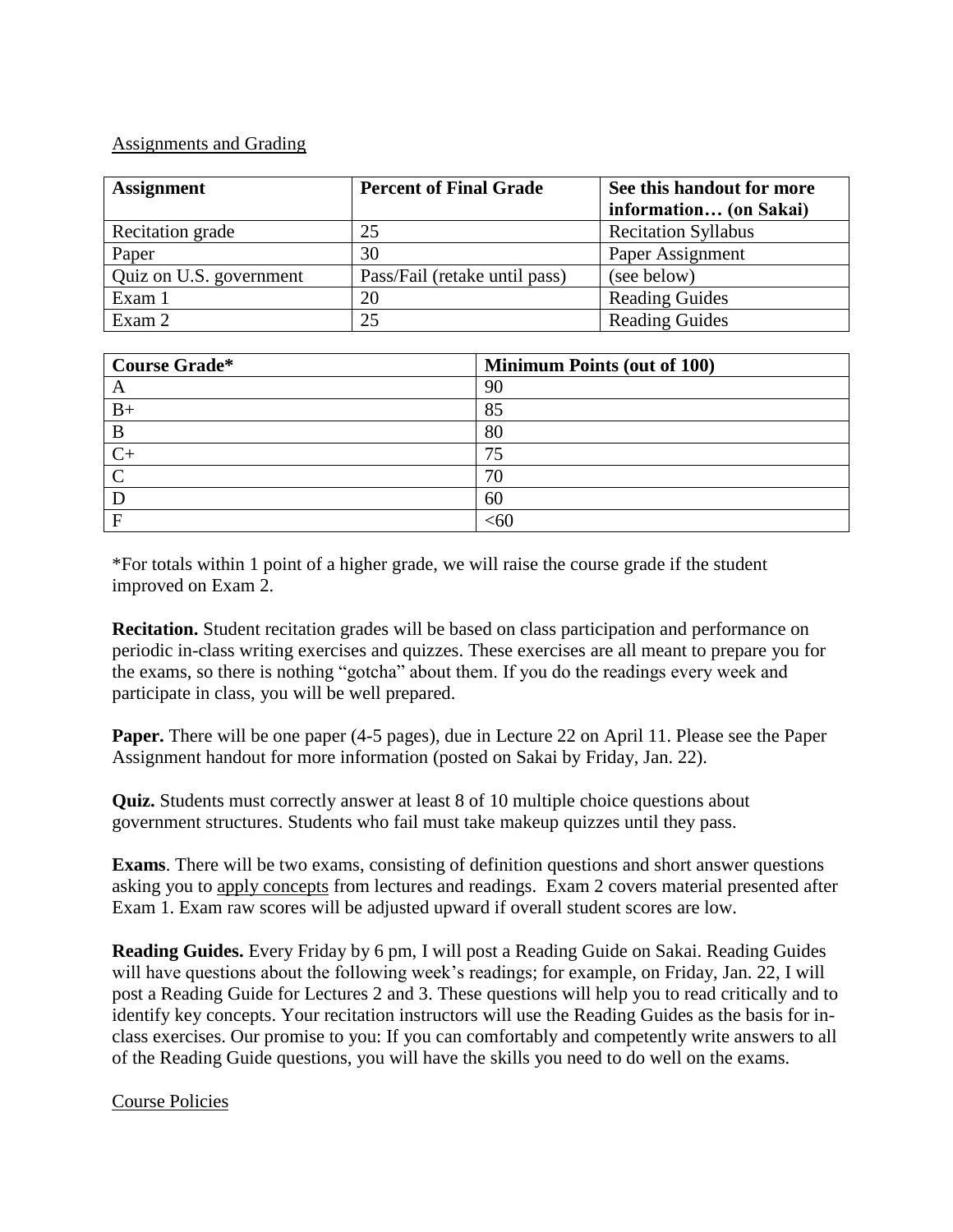**Academic Integrity.** DO YOUR OWN WORK! The point of college is to learn to do things yourself. This includes developing the skills to *judge* sources that you use and to use them properly. If you cheat or plagiarize, you will be investigated through the Rutgers Academic Integrity process and may fail the class.

**Late Papers.** We do not give extra credit assignments or accept revised papers or exams for regrading. Instead, have us read drafts of your work before it is due. Late assignments lose the equivalent of half a letter grade for each calendar day late (e.g., from a B to a  $C_{+}$ ).

**Illness or Emergencies.** *If you will miss a deadline or exam due to illness or emergency, notify us on or before the due date.* Send your recitation instructor and Dr. Schoolman an email (with "PEI" in the subject line) AND report your absence to: [https://sims.rutgers.edu/ssra/.](https://sims.rutgers.edu/ssra/)

**Disabilities.** Rutgers University welcomes students with disabilities into all of the University's educational programs. Please visit this webpage if you have not registered already: https://ods.rutgers.edu/students/documentation-guidelines. If the documentation supports your request for reasonable accommodations, your campus's disability services office will provide you with a Letter of Accommodations. Please share this letter with your instructors and discuss the accommodations with them as early in your courses as possible. To begin this process, please complete the ODS Registration form: [https://ods.rutgers.edu/students/registration-form.](https://ods.rutgers.edu/students/registration-form)

**Learning Environment.** Some of the topics we discuss may provoke debate. We ask that everyone treat each other with respect.

> **Finally… I can't enforce this rule, but for everyone's benefit, please consider TURNING YOUR PHONE OR TABLET OFF during lecture or recitation. You won't believe the difference it makes… for you and for everyone around you.**

## Get Started!

Purchase the **Coursepack**. It's available from University Publishing Solutions. Three ways to get it: 1) Order it at Upublishing.com (search by course name or instructor name) and have it shipped; 2) Order it from Upublishing.com and pick it up in person at 302 Ryders Lane, East Brunswick; 3) Buy a copy at the downtown New Brunswick Barnes and Noble (it may not be available until the first full week of class).

Log onto [https://sakai.rutgers.edu/:](https://sakai.rutgers.edu/)

- Find course handouts, readings, and other materials under "Resources"
- The "Lessons" tab also contains readings, as well as lecture slides, organized by class number. Lecture slides will be posted before class—but not much before.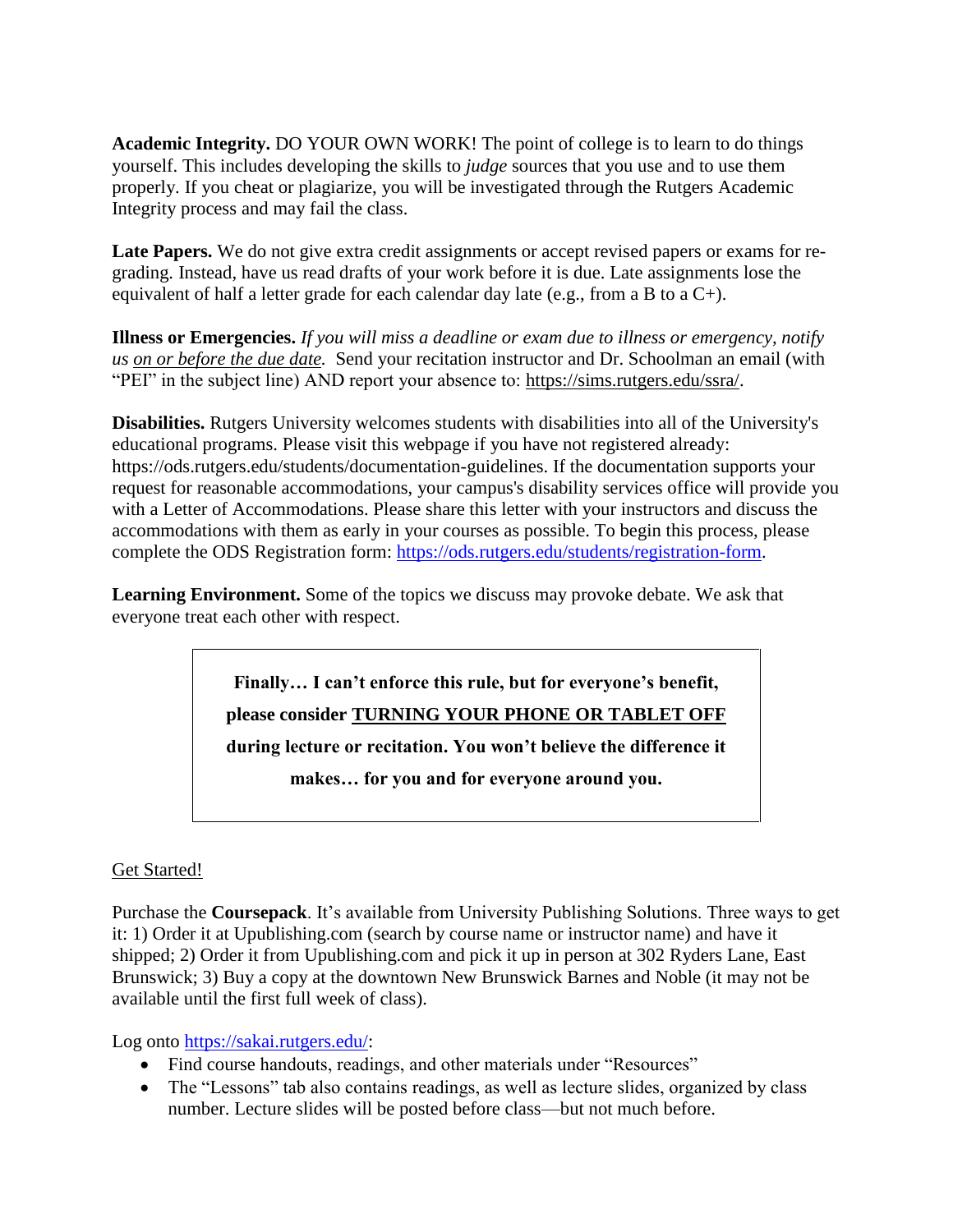# PART 1: WHY STUDY POLITICS?

| Class          | Date    | Topic                                                        | Materials & Assignments                                                                                                                                                                                                                                                                             |
|----------------|---------|--------------------------------------------------------------|-----------------------------------------------------------------------------------------------------------------------------------------------------------------------------------------------------------------------------------------------------------------------------------------------------|
| $\mathbf{1}$   | Jan. 20 | Learning goals for the<br>course                             | Course Documents (Sakai)<br>Syllabus                                                                                                                                                                                                                                                                |
| $\overline{2}$ | Jan. 25 | Values drive politics                                        | Readings<br>Layzer, The Environmental Case, pp. 1-5:<br>"Introduction" & "The Clash of Values" (CP pp.<br>$18-20$ )<br>Leopold, A Sand County Almanac: "Land Health<br>and the A-B Cleavage" $\&$ "The Outlook" (S)<br>Course Documents (Sakai)<br>Paper Assignment<br>Study Guide for Exam 1       |
| 3              | Jan. 27 | Politics moves the<br>state but rarely in a<br>straight line | Readings<br>Locke, "Of the Ends of Political Society and<br>Government," (S)<br>Kraft, "The Role of Government and Politics"<br>$(S) \dots$ BRING copy to lecture!<br>Petersen, "Congress and Charismatic Megafauna,"<br>pp. 467-473: "Protecting Species Before the<br>Endangered Species Act" (S) |
| $\overline{4}$ | Feb. 1  | When politics fails<br>bad things happen                     | Readings<br>Layzer, The Environmental Case, pp. 5-9: "How<br><b>Activists Define Problems and Characterize</b><br>Their Solutions" (CP pp. 18-22)<br>Guber, "Rethinking Environmentalism" (S)<br>Rizzo, "NJ Guts Lead Abatement Programs" (CP)                                                      |
| 5              | Feb. 3  | Academic Integrity                                           | <u>Readings</u><br>Rutgers Academic Policy (S)<br>Rutgers Anti-harassment Brochure (S)<br>Due in Lecture<br><b>Paper Proposals</b>                                                                                                                                                                  |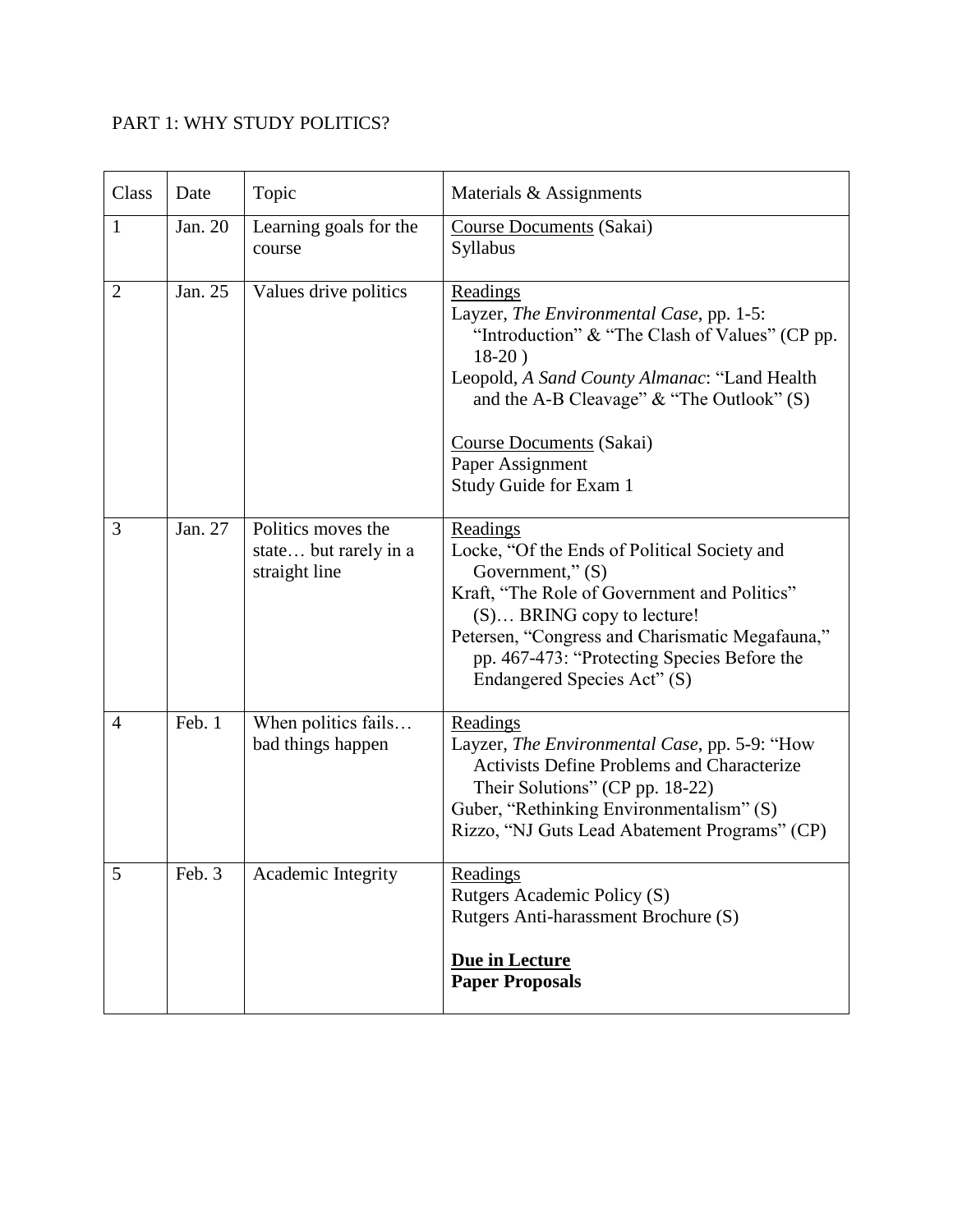|   | Feb. 4 | <b>Library Orientation</b><br>(Time TBD)                  | The Chang Science Library has set aside time on<br>Feb. 4 and Feb. 5 to orient members of this class to<br>the library. You are strongly encouraged to attend<br>one of these sessions, or to schedule your own<br>orientation with a librarian!!           |
|---|--------|-----------------------------------------------------------|-------------------------------------------------------------------------------------------------------------------------------------------------------------------------------------------------------------------------------------------------------------|
|   | Feb. 5 | <b>Library Orientation</b><br>(Time TBD)                  | See above.                                                                                                                                                                                                                                                  |
| 6 | Feb. 8 | Trust is earned: How to<br>use evidence and avoid<br>bias | Readings<br>Dessler, "Science, politics, and science in politics"<br>(CP)<br>Fahrenthold, "Reining in the rumor about EPA<br>'drones'" (CP)<br>Course Documents (Sakai)<br><b>Steps for Finding Newspaper Articles</b><br>APA Style Guide FAQs and Tutorial |

# PART 2: U.S. ENVIRONMENTAL GOVERNANCE: PLAYERS, RULES, AND STRATEGY

| Class | Date    | Topic                                       | Materials                                                                                                                                                                                                                                                                                                        |
|-------|---------|---------------------------------------------|------------------------------------------------------------------------------------------------------------------------------------------------------------------------------------------------------------------------------------------------------------------------------------------------------------------|
|       | Feb. 10 | King, Queen, and                            | Readings                                                                                                                                                                                                                                                                                                         |
|       |         | Castle: The three<br>branches of government | Layzer, The Environmental Case, pp. 9-13: "Major<br>Actors in Environmental Policymaking: Govt.<br>Decision Makers" (CP 22-24)<br>NJ League of Women Voters 2014, pp. 15-16 (fed.<br>govt.), 26-28 (state govt.), 52-53 (local govt.) (S)<br>Sheppard, "Don't Like the New Climate Rules?<br>Thank Congress" (S) |
| 8     | Feb. 15 | Knights: Insiders work                      | Readings                                                                                                                                                                                                                                                                                                         |
|       |         | the halls of government                     | Abramoff, "How to Get Your Perk into a Bill" (CP)<br>Anderson, "U.S. Will Provide Millions More in<br>Storm Aid for New York (S)<br>Rich, "The Lawyer Who Became DuPont's Worst<br>Nightmare" $(S)$                                                                                                              |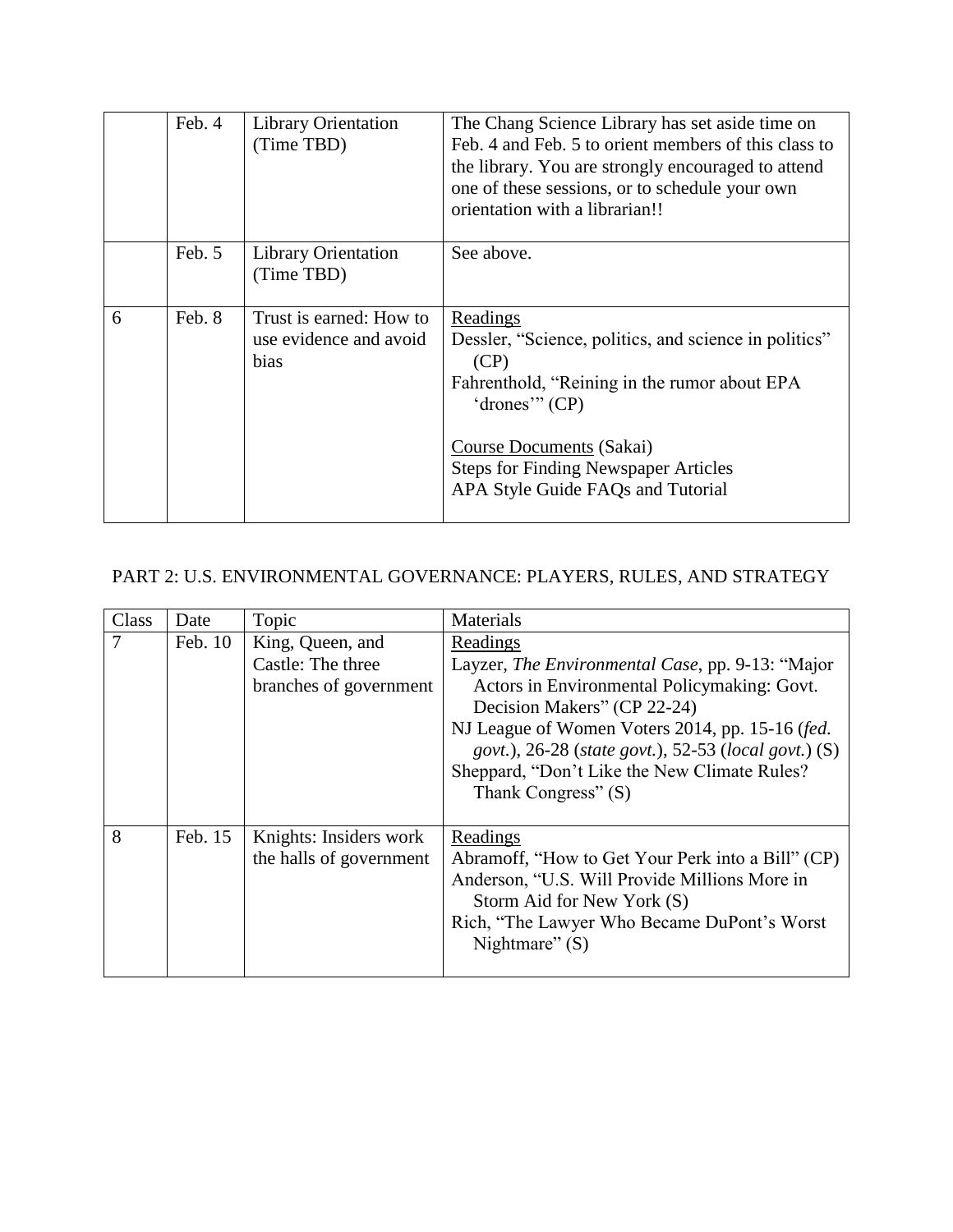| $\overline{9}$ | Feb. 17 | <b>Bishops: Outsiders</b><br>wield big influence             | Readings<br>Layzer, The Environmental Case, pp. 13-18:<br>"Actors Outside of Government" & "The<br>Environmental Policymaking Process" (CP pp.<br>$24-27$<br>Dunlap and McCright, "Organized Climate Change<br>Denial" $(S)$                                                                                                                               |
|----------------|---------|--------------------------------------------------------------|------------------------------------------------------------------------------------------------------------------------------------------------------------------------------------------------------------------------------------------------------------------------------------------------------------------------------------------------------------|
| 10             | Feb. 22 | Pawns: A brief tour of<br>political psychology               | Readings<br>Yale Project on Climate Change, "Global<br>Warming's Six Americas 2009: An Audience<br>Segmentation Analysis," pp. 1-12 (S)<br>McCright and Dunlap, "The Polarization of U.S.<br>Public Opinion on Climate Change" (S)                                                                                                                         |
| 11             | Feb. 24 | Playing the game:<br>Strategies and tactics                  | Readings<br>Kaufman, "Enviros. Get Down to Earth" (S)<br>Burnheim, "Power-Trading and the Environment"<br>(CP)<br>Shellenberger, "Death of Environmentalism," pp.<br>29-31: "Getting Back on the Offensive" (S)<br>Please also review<br>Layzer, The Environmental Case, pp. 16-18 (CP)<br>Due in Lecture<br><b>Revised Paper Proposals (if requested)</b> |
| 12             | Feb. 29 | Not politics as usual!<br>How art catalyzes<br>social change | <b>Guest Lecture</b><br>Dan Swern, Producing Director of coLab Arts, a<br>New Brunswick-based arts organization                                                                                                                                                                                                                                            |
| 13             | Mar. 2  | EXAM1                                                        | In Class<br><b>Take Exam 1</b>                                                                                                                                                                                                                                                                                                                             |

# PART 3: U.S. POLICY APPROACHES

| m<br>È<br>----<br>Jate<br>lace<br>)DIC<br>$\cup$ 1000<br>'ais<br>-<br>$- - -$ |
|-------------------------------------------------------------------------------|
|-------------------------------------------------------------------------------|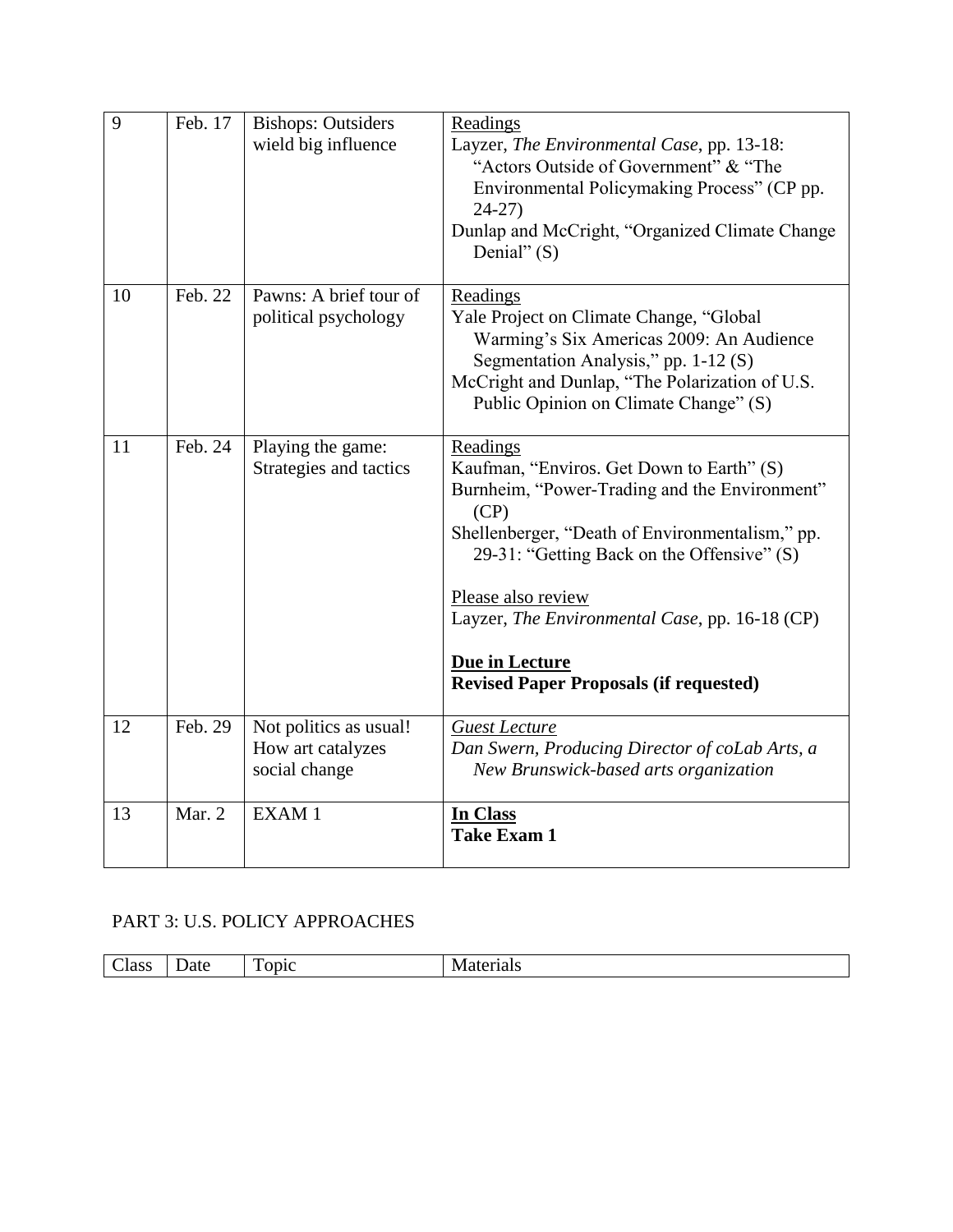| 14 | Mar. 7  | Emphasizing                                       | Readings                                                                        |
|----|---------|---------------------------------------------------|---------------------------------------------------------------------------------|
|    |         | extraction: Mining                                | Princen, "The Ethical," pp. 98-100: "The Current                                |
|    |         |                                                   | Fossil Fuel Ethic" (S)                                                          |
|    |         |                                                   | Fox, "Mountaintop Removal in West Virginia," pp.                                |
|    |         |                                                   | 168-175: "West Virginia Coal Mining,"                                           |
|    |         |                                                   | "Political Power of the Coal Companies," &<br>"West Virginia's Weak Regime" (S) |
|    |         |                                                   | Macmillan, "Uranium Mines Dot Navajo Land" (S)                                  |
|    |         |                                                   |                                                                                 |
| 15 | Mar. 9  | Emphasizing                                       | Readings                                                                        |
|    |         | extraction: Agriculture                           | Auge, "Spoiled System: Eating Healthier Comes                                   |
|    |         |                                                   | with a Price for Families" (CP)                                                 |
|    |         |                                                   | <b>To Watch in Class</b>                                                        |
|    |         |                                                   | Video: "King Corn" (excerpts)                                                   |
|    | Mar. 14 | <b>SPRING BREAK</b>                               | <b>NO CLASS</b>                                                                 |
|    |         |                                                   |                                                                                 |
|    | Mar. 16 | <b>SPRING BREAK</b>                               | <b>NO CLASS</b>                                                                 |
| 16 | Mar. 21 |                                                   |                                                                                 |
|    |         | Balancing extraction:<br>"Leave it in the ground" | Readings<br>Bozzi, "Appalachia Coal: The Campaign to End                        |
|    |         |                                                   | Mountaintop Removal Mining," pp. 153-166:                                       |
|    |         |                                                   | "Kentuckians for the Commonwealth" to end of                                    |
|    |         |                                                   | article(S)                                                                      |
|    |         |                                                   | Warrick, "As Solar Power Saps Earnings, Utilities                               |
|    |         |                                                   | Hit Back" $(S)$                                                                 |
| 17 | Mar. 23 |                                                   |                                                                                 |
|    |         | Balancing extraction:<br>Sustainable farming      | Readings<br>Lyson, "Civic Agriculture and Community                             |
|    |         |                                                   | Agriculture Development" (S)                                                    |
|    |         |                                                   | Thompson, "Enchanting Ethical Consumerism,"                                     |
|    |         |                                                   | pp. 275-292 (S)                                                                 |
|    |         |                                                   |                                                                                 |
| 18 | Mar. 28 | The politics of food: A                           | <b>Guest Lecture</b>                                                            |
|    |         | farmer's perspective                              | Sherry Dudas, Manager of Honeybrook Farm                                        |
|    |         |                                                   |                                                                                 |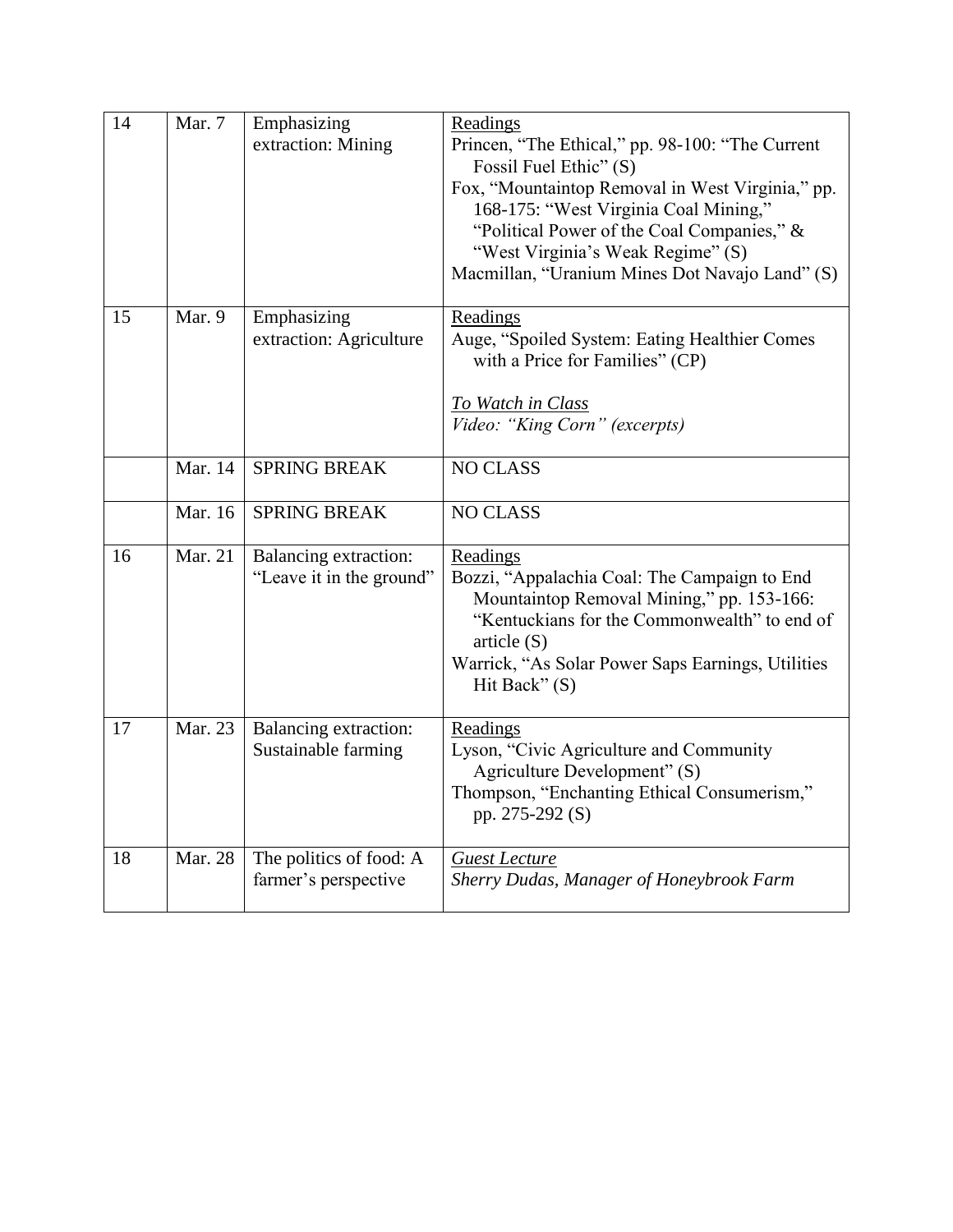| 19 | Mar. 30 | Approaches to<br>conservation: Habitats<br>& ecosystems vs.<br>single-species $&$ animal<br>rights | Readings<br>Bauer, "Crab Conundrum: The Unintended<br>Consequences of a Moratorium" (S)<br>Perry, "Improving Interactions between Animals<br>Rights Groups and Conservation Biologists"<br>(CP)<br><b>Guest Lecture</b><br>Dan Clark, doctoral candidate in the Department<br>of Ecology, Evolution & Natural Resources at<br>Rutgers |
|----|---------|----------------------------------------------------------------------------------------------------|---------------------------------------------------------------------------------------------------------------------------------------------------------------------------------------------------------------------------------------------------------------------------------------------------------------------------------------|
| 20 | Apr. 4  | From conservation to<br>preservation                                                               | Readings<br>Pinchot, "Congressional Testimony on Proposed<br>Hetch Hetchy Dam" (S)<br>Muir, "Dam Hetch Hetchy!" (S)<br>Barringer 2007, "Public Lands Surge in Off-<br>Roading Stirs Dust and Debate" (S)<br>National Atlas, "U.S. Fed. Public Lands Map" (S)                                                                          |
| 21 | Apr. 6  | Controlling biological<br>threats to health                                                        | Readings<br>Garrett, "Betrayal of Trust: The Collapse of Global<br>Public Health" (CP)<br><b>Guest Lecture</b><br>Maria Espinoza, doctoral student in the<br>Department of Sociology at Rutgers                                                                                                                                       |
| 22 | Apr. 11 | Health threats we<br>create: Changes in<br>perception                                              | To Watch in Class<br>Video: "Rachel Carson's Silent Spring"<br>Due in Lecture<br><b>Papers</b>                                                                                                                                                                                                                                        |
| 23 | Apr. 13 | Health threats we<br>create: From perception<br>to policy                                          | Readings<br>Mazmanian, "The Three Epochs of the<br>Environmental Movement," pp. 7-12: "Focus on<br>Environmental Epochs" (S)<br>Schapiro, "Exposed: The Toxic Chemistry of<br>Everyday Products," Chapter 1 (CP)<br>Haydon, "Chevron to Pay \$231,875 fine for air<br>pollution violations, leaks at plant in Perth<br>Amboy" (CP)    |